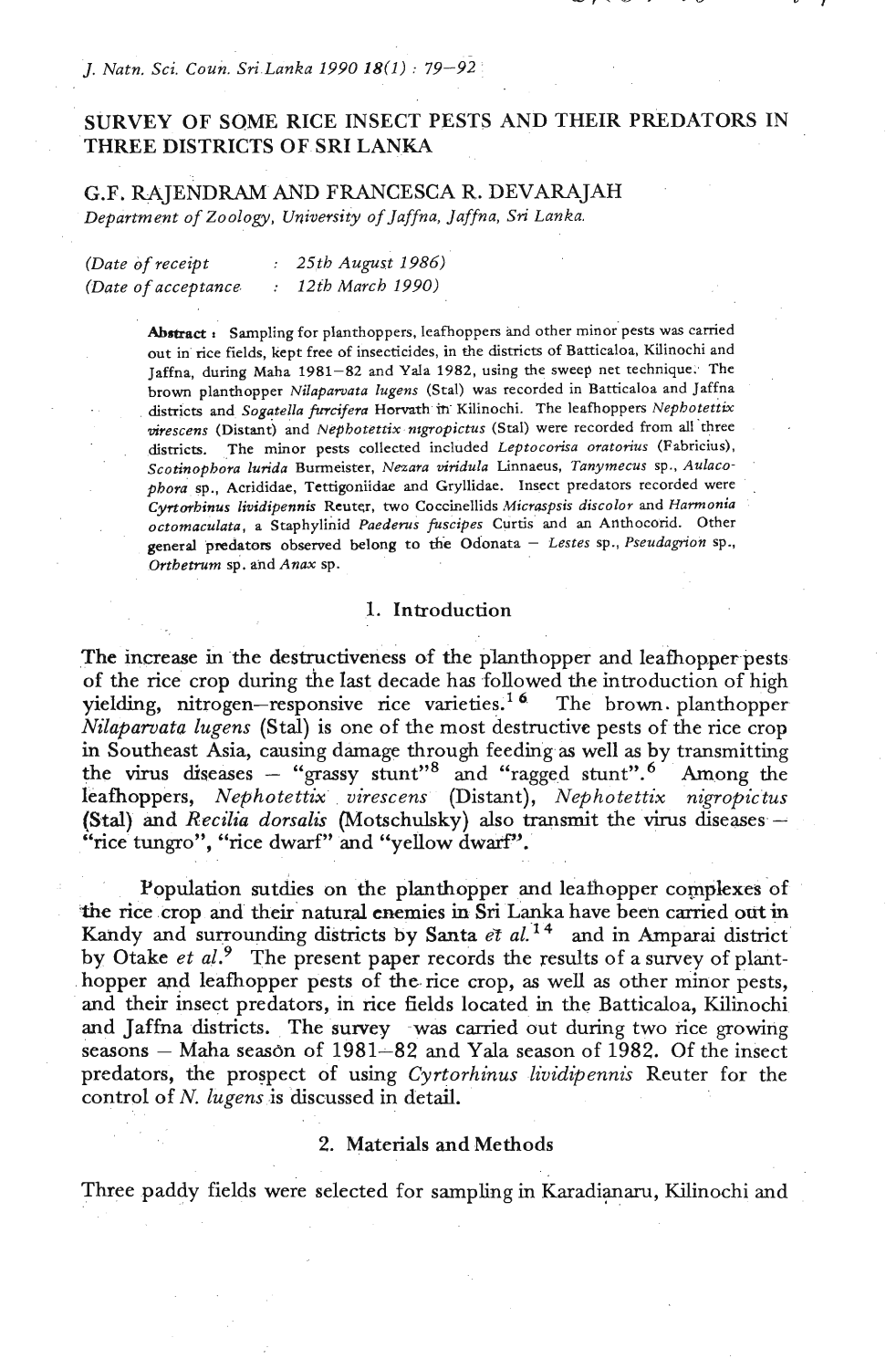Jaffna Karadianaru is approximately 18 miles west of Batticaloa and Kilinochi 42 miles south of Jaffna. Two plots of ca. 700 sq m each were selected in each location. The fields were thoroughly ploughed and puddled and V<sub>1</sub> fertilizer mixture with NPK at 4:30:12 ratio broadcast at the rate of 126 kg per hectare. The paddy seeds of rice variety BG 90--2 were soaked for 2 days to break the dormancy and then sown on a wet field at the rate of 166 kg per hectare. Fourteen days after sowing, urea was applied at the rate of 162 kg per hectare. The plots were kept free of insecticides during the entire period of growth.

Sampling was carried out using a 25 cm diameter insect net with a 90 cm handle. A single 180'- angle stroke of the net **was** considered **as** one sweep. The sweeps were made just above the level of the rice plants. Eighty sweeps were made at each plot covering two thirds of the area. The insects were collected in separate glass vials after every 10 sweeps. The mean ± SD for 10 sweeps was calculated and presented.

Sampling commenced from the second week of sowing and was continued until the 12th week, i.e just before harvest. **(Sampling was** continued till the 10th week in Karadianaru in **Maha** 1981--82). **Sampling was repeated**  at fortnightly intervals at **all** three locations. The identification of insects was carried out by the senior author and confirmed by reference to specimens maintained at the Entomological Museum of the International Rice Research Institute in Los'Banos, Philippines.

#### 3. Results

## 3.1 Karadianaru

## 3.1.1 Maha 1981-82

The pest insects collected are recorded in Figure 1A. *N. virescens* and *N. nigropictus* numbered  $0.35 \pm 0.02$  per 10 sweeps in the 6th week, increasing to  $0.48 \pm 0.03$  in the 8th week. They were not present in the 2nd to 4th week after planting. *Leptocorisa oratorius* (Fabricius) was recorded in the 6th **and** 8th week, numbering 0.5 **2** 0.02 and 3.5 + 0.2 respectively. *Scotinophora lurida* Burmeister was the same  $0.13 \pm 0.01$  in the 6th and 8th week after planting. *Nezara viridula* Linnaeus numbered  $0.1 \pm 0.01$  and  $0.65 \pm 0.01$ 0.02 in the 8th and 10th week respectively.

**l'he** beneficial insects collected are indicated in Figure **1B.** The Coccinellids *Micraspsis discolor* and *Harmonia octomacuhta* were present *in* tbe 8th and 10th week, numbering together 0.98  $\pm$  0.03 and 0.38  $\pm$  0.01 per 10 sweeps respectively. The general predators *Lestes* **sp.** (Lestidae) and *Pseudagrion* sp. (Ceonagrionidae) were present throughout the sampling period.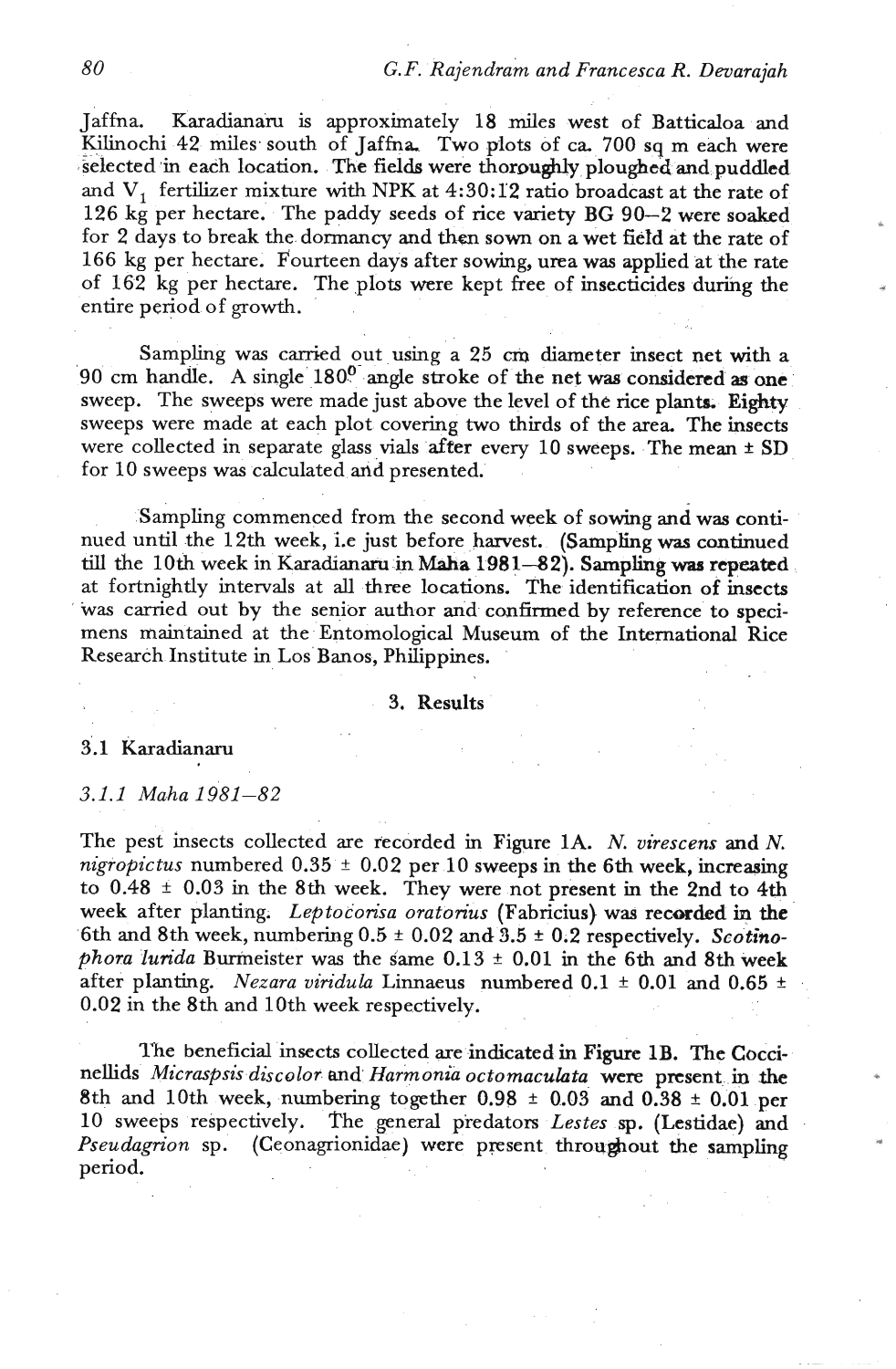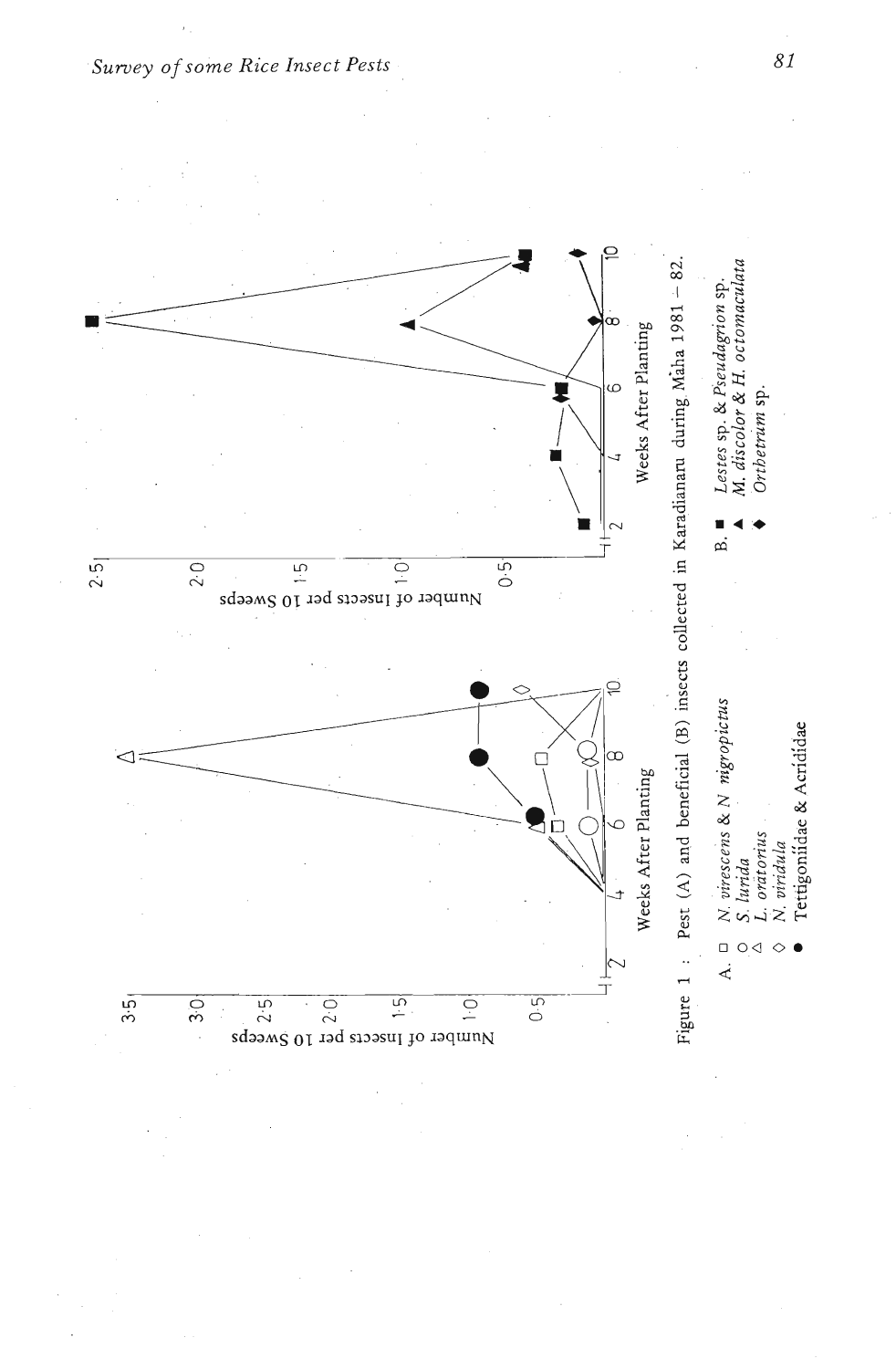# *3.1.2 Yala 1982*

Among the pest insects collected (Figure 2A), N. *lugens* was present in the 6th and 8th week after planting, numbering  $0.42 \pm 0.02$  and  $0.33 \pm 0.02$  per 10 sweeps respectively. N. *virescens* **and** *N. nigropictus* were present in the 8th, 10th and 12th week, numbering  $0.1 \pm 0.02$ ,  $0.4 \pm 0.02$  and  $0.25 \pm 0.01$ respectively. The rice root weevil *Tanymecus* sp. was present at a density of  $0.08 \pm 0.02$  and  $0.02 \pm 0.01$  in the 6th and 8th week respectively. (This is a first record in Sri Lanka.) Tettigoniidae **and** Gryllidae were also recorded. . ,

The following beneficial insects were collected (Figure 2B). The CoccineGdsM. *&cobrandH. octomaculeta* were present in the **4th,** 8th, 10th and 12th week, numbering together  $0.08 \pm 0.02$ ,  $0.6 \pm 0.03$ ,  $1.5 \pm 0.3$ and 0.83 + 0.02 per 10 sweeps respectively. The Staphylinid *Paederus*  fuscipes Curtis was present in the 4th, 8th, 10th and 12th week after planting, numbering  $0.08 \pm 0.02$ ,  $0.1 \pm 0.02$ ,  $0.1 \pm 0.02$  and  $0.17 \pm 0.01$  respectively. Anthocoridae were present in the fields from the 4th to 12th week, reaching a peak of  $0.75 \pm 0.03$  in the 6th week. *Lestes* sp. and *Orthetrum* sp. were also recorded.

## 3.2 Kilinochi

*3.2.1 Maha 1981-82* 

The following pest insects were collected (Figure 3A). *L. oratorius* was observed in the 12th week, at  $0.5 \pm 0.02$  per 10 sweeps. Acrididae were also recorded.

The predators collected were M. *discolor* and *H. octomaculata* in the 12th week and *Lestes* sp., *Pseudagrion* sp. and *Orthetrum* sp. *in* the 4th and 6th week (Figure 3B).

#### *3.2.2 'Yala 1982*

The following pest insects were collected (Figure 4A). *S. furcifera* numbered  $6.15 \pm 0.3$  and  $1.25 \pm 0.2$  per 10 sweeps in the 6th and 8th week respectively. *N. virescens* and *N. nigropictus* were present at  $0.75 \pm 0.03$  in the 4th and 8th week. *Aulacophora* sp. numbered 0.25 ± 0.01 in the 6th week. Acrididae and Tettigoniidae were also present.

The following predators were collected (Figure 4B). M. *discolor* and *H. octomaculata* were present at a total density of  $1.5 \pm 0.3$ ,  $0.25 \pm 0.01$  and 0.5 + 0.02 per 10 sweeps in the 4th, 6th and 10th week respectively. **Antho**coridae were present at  $1.2 \pm 0.3$  per 10 sweeps in the 6th week. *Lestes* sp., *Orthetrum* sp. and *Anax* sp. (Aeschnidae) were also present.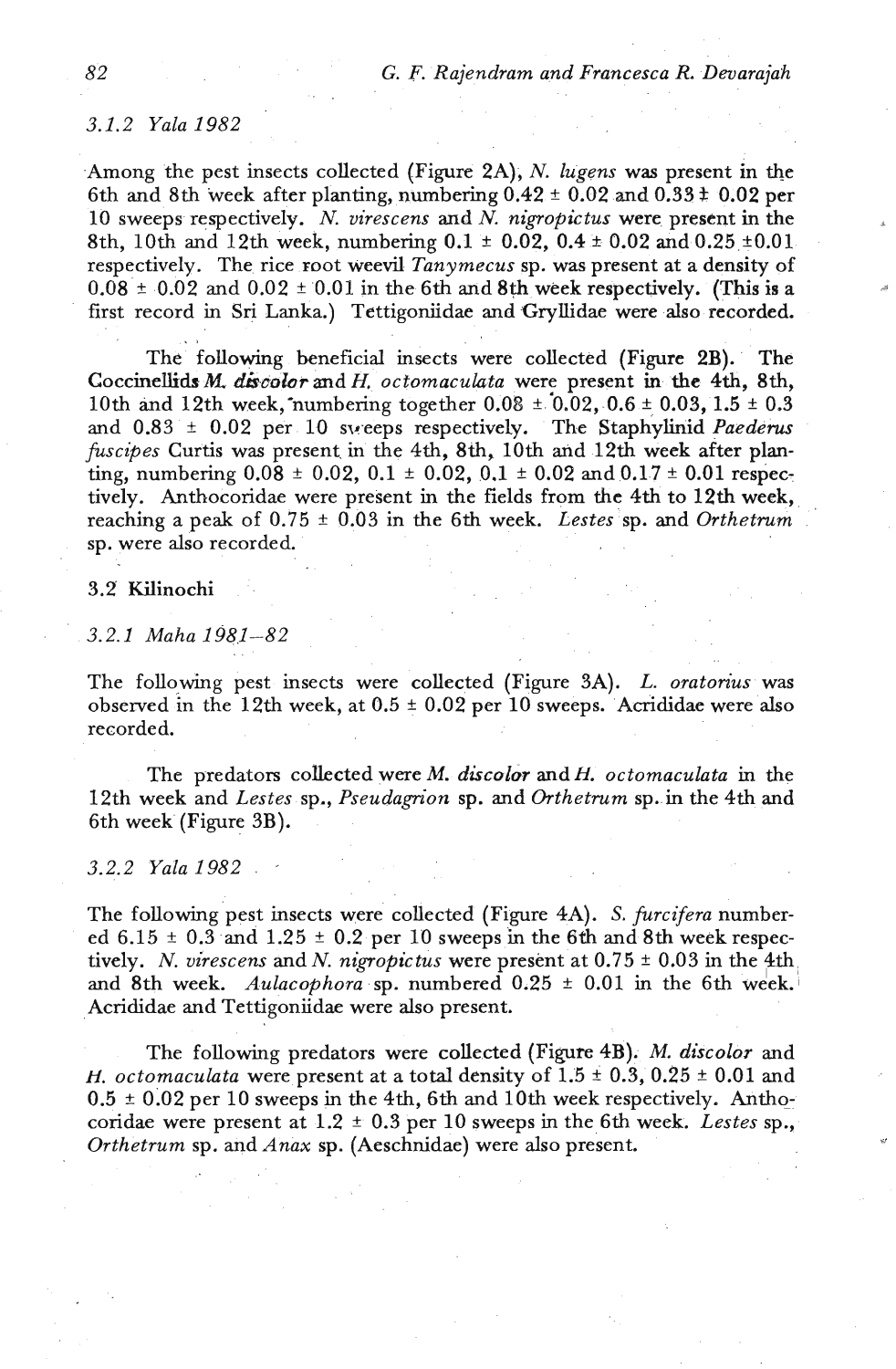

Survey of some Rice Insect Pests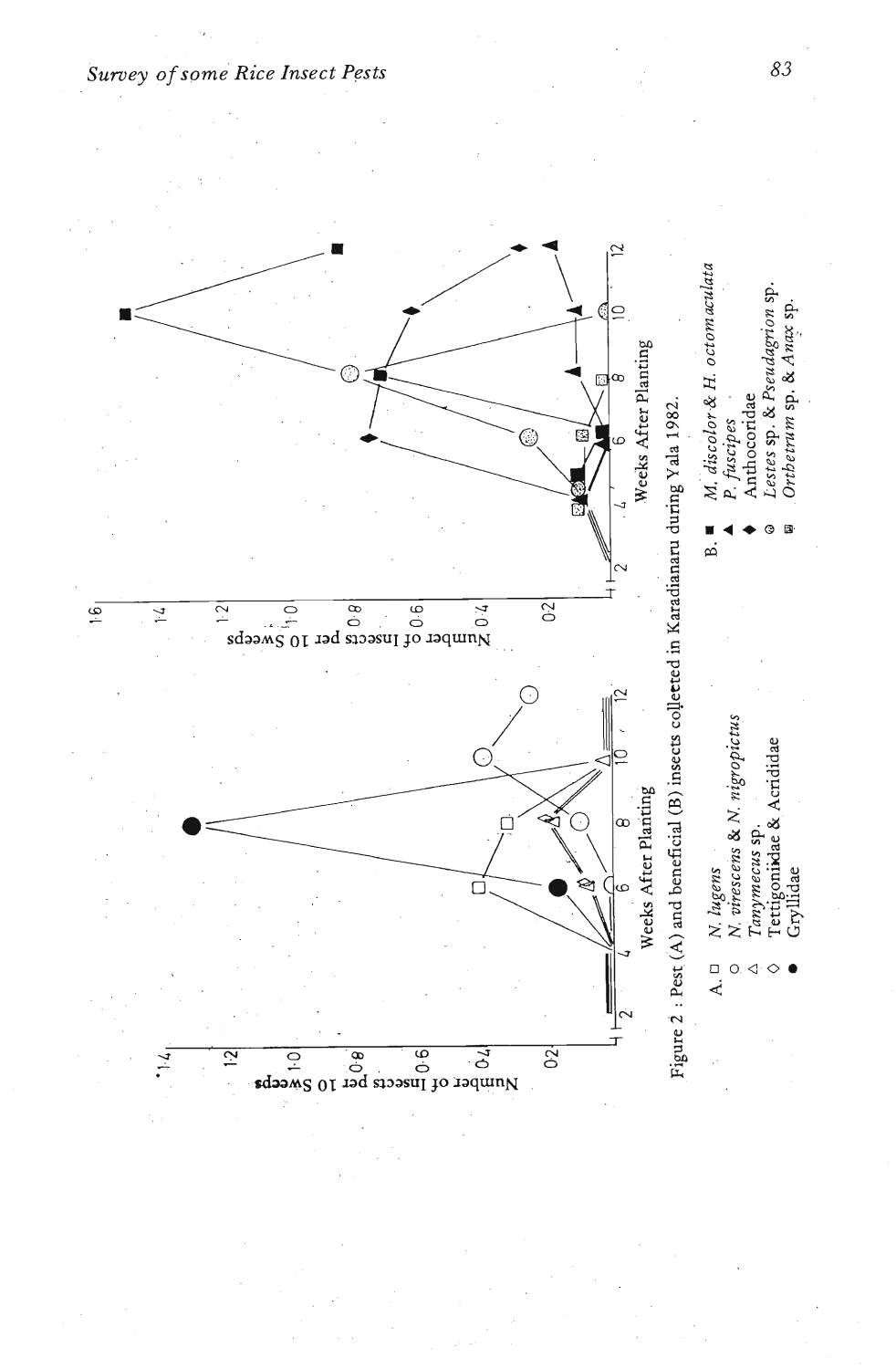

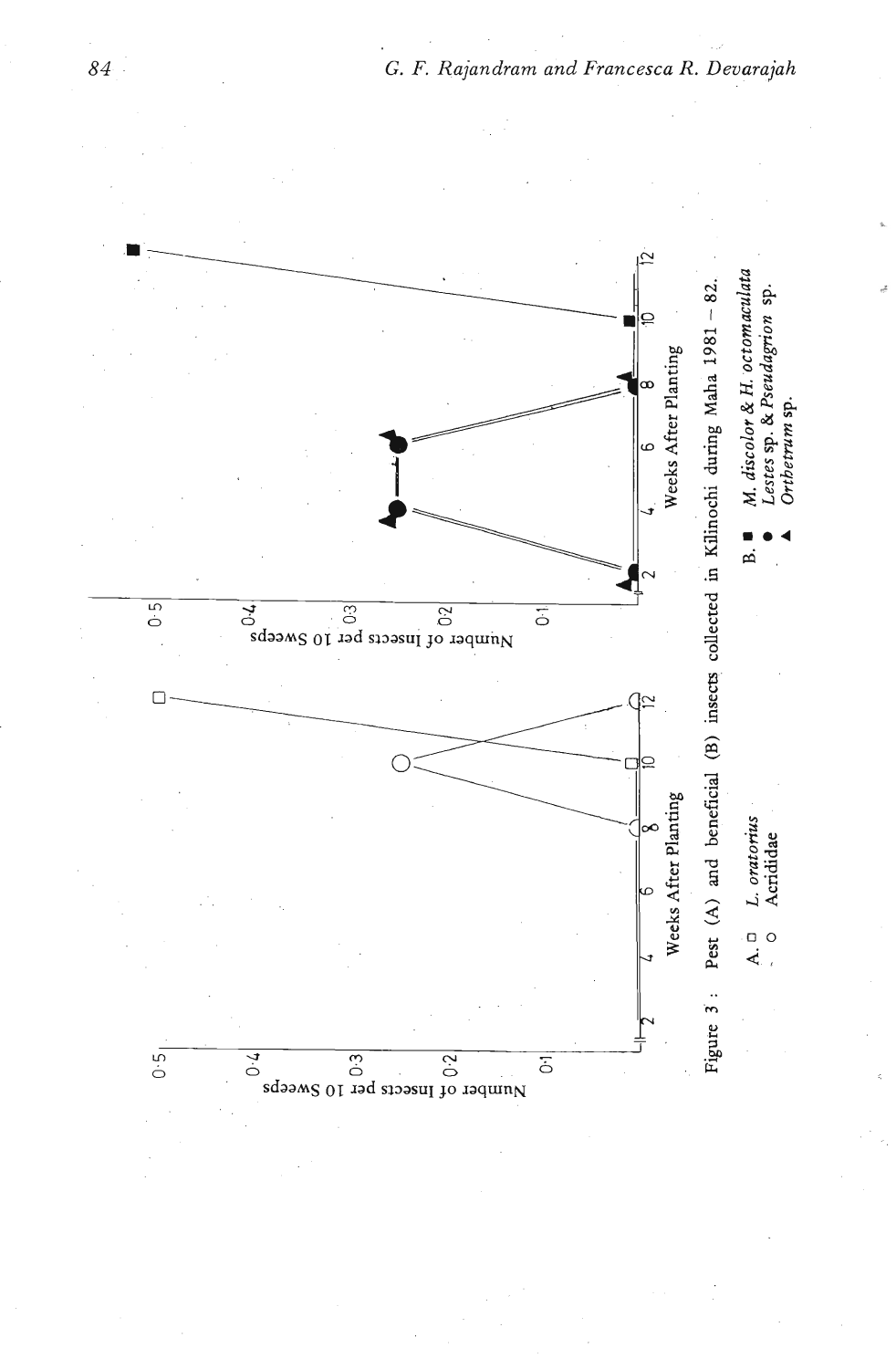

*Survey of some Rice Insect Pesta*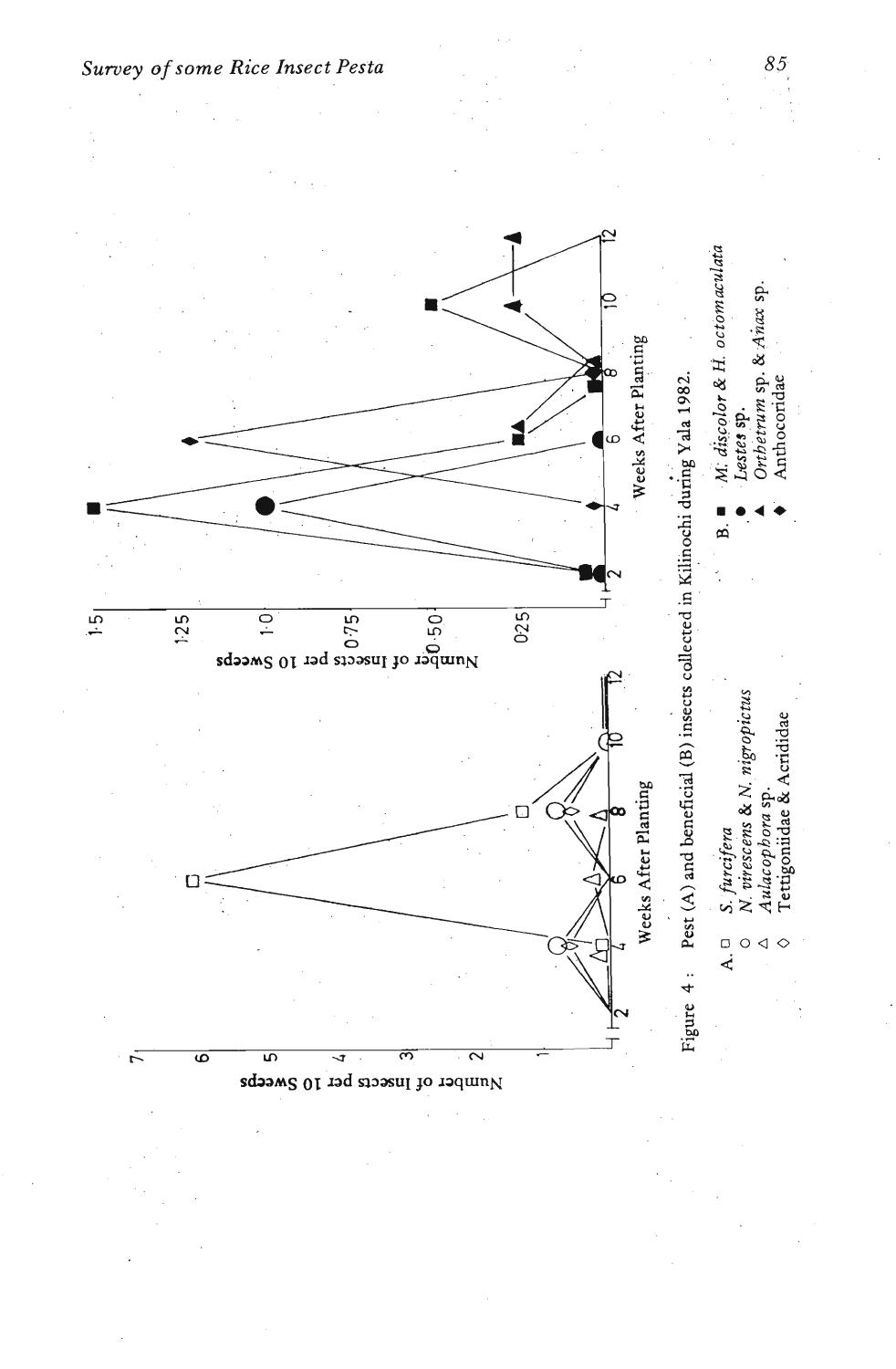## 3.3 Jaffna

#### *3.3.1 Maha 1981-82*

The following pest insects were collected (Figure 5A). N. *lugens* was recorded in the 8th week at  $0.25 \pm 0.01$  per 10 sweeps. N. *virescens* and N. *nigropictus* were present only in the 10th week, numbering  $1.66 \pm 0.3$ . *L. oratorius* numbered 0.66  $\pm$  0.02, 1.0  $\pm$  0.22, 5.33  $\pm$  0.6 and 1.0  $\pm$  0.03 in the 4th, 6th, 8th and 10th week respectively. The rice root weevil *Tanymecus* sp. was present in the 6th week at a low density of  $0.33 \pm 0.02$ . *Aulacophora* sp. numbered 0.66 \* 0.03, 0.33 + 0.02 and 0.33 \* 0.02 in the 4th, 8th and 10th week respectively. Members of the families Tettigoniidae, Acrididae and Gryllidae were also recorded.

The beneficial insects collected were the following (Figure 5B). C. *lividipennis* was collected in the 6th week numbering  $0.33 \pm 0.02$  per 10 sweeps.  $\overline{M}$  discolor was present in the 6th and 10th week, numbering  $2.0 \pm 0.03$  and  $1.0 \pm 0.02$  respectively. *Lestes* sp. and *Pseudagrion* sp. were also recorded.

## *3.3.2 Yala 1982*

The following pest insects were present (Figure 6A). *L. oratorius* was present in the 10th and 12th week at the same density of  $1.33 \pm 0.07$  per 10 sweeps. The rice root weevil *Tanymecus* sp. was present at the density of  $0.33 \pm 0.02$  and  $0.33 \pm 0.03$  in the 6th and 10th week. Acrididae were also collected.

Two beneficial insects were collected (Figure 6B). C. *lividipennis* was present in the 6th and 10th week after planting, at the same density of 0.33 + 0.02 per 10 sweeps. H. *octomaculata* was present in the 6th, 8th, 10th and 12th week at densities of  $0.33 \pm 0.02$ ,  $0.33 \pm 0.01$ ,  $0.66 \pm 0.03$  and  $0.33 \pm 0.01$  respectively.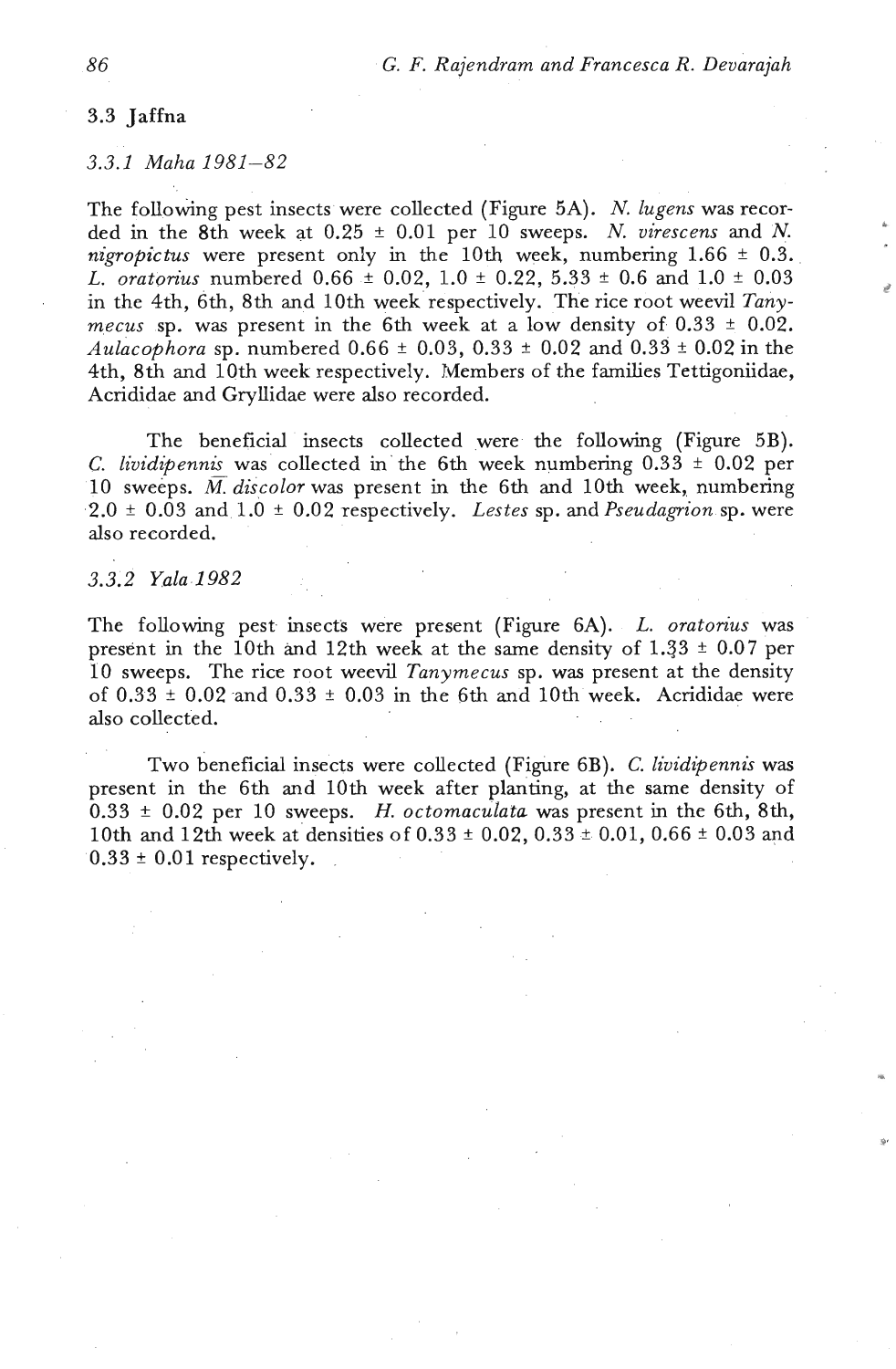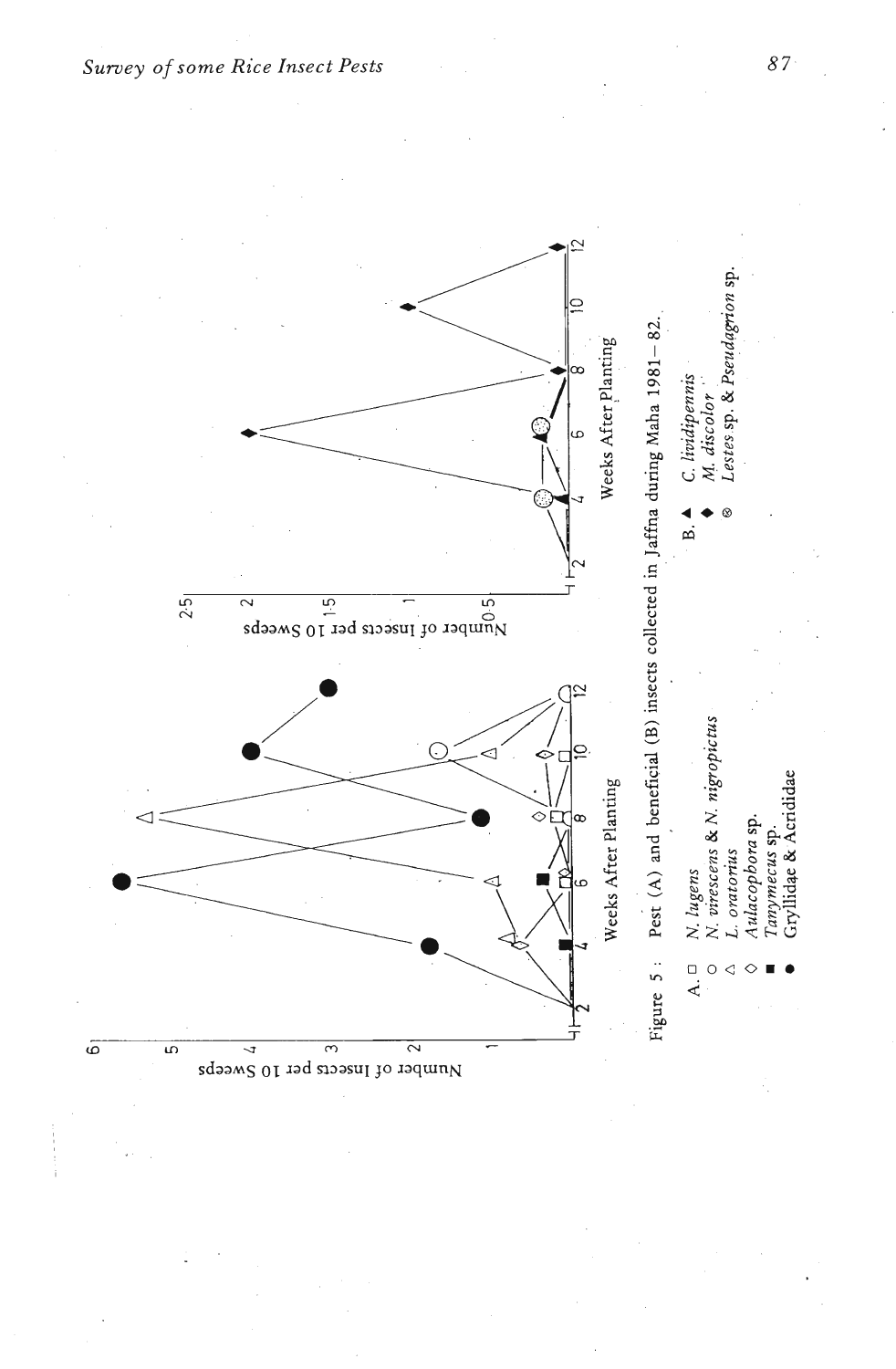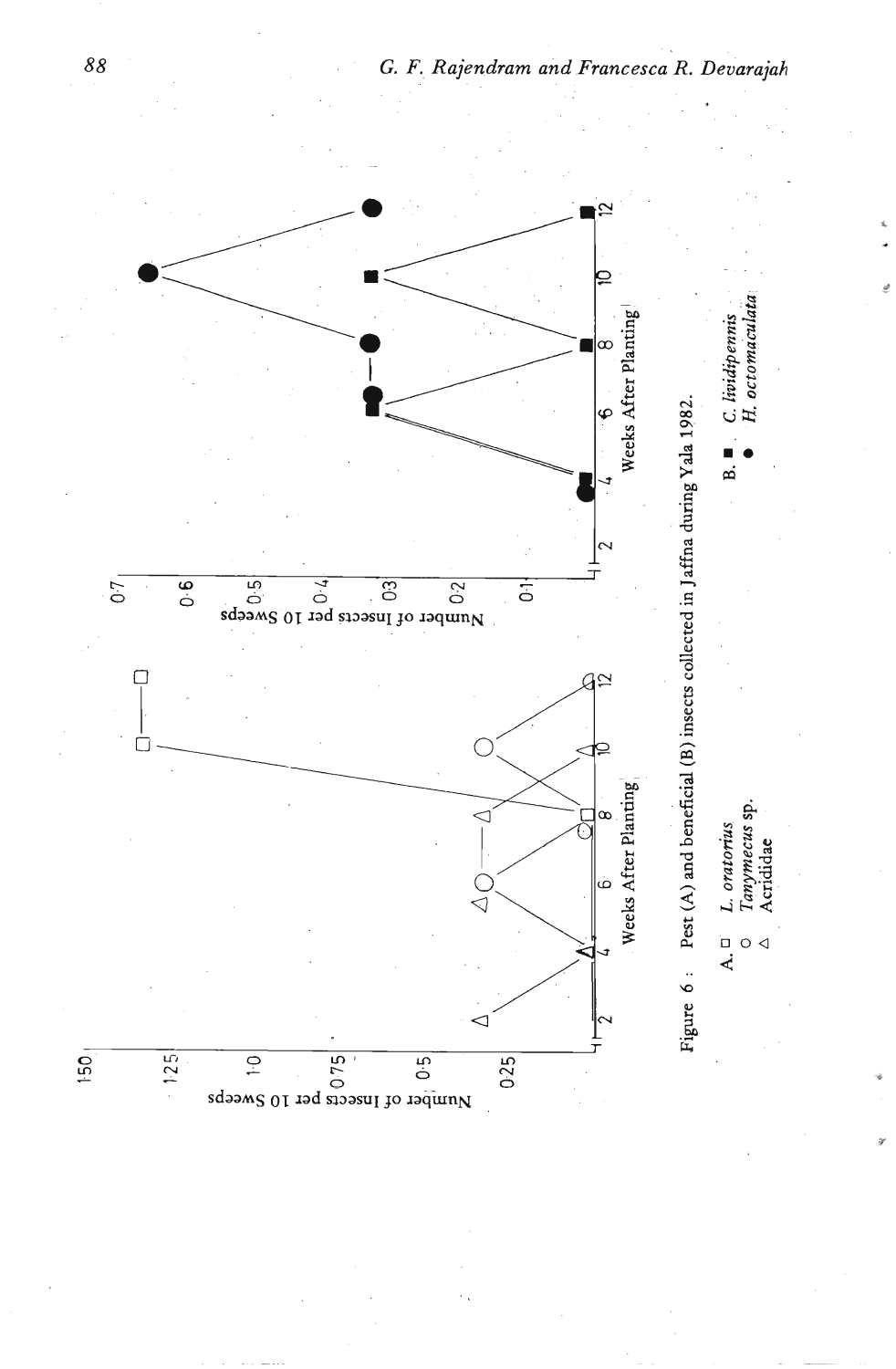In Karadianaru, N. *lugens* was recorded only during Yala 1982; it was not recorded during Maha 1981-82. But C. lividipennis was not present during the entire period of sampling. Neither *N. lugens* nor *C. lividipennis* was present during either season at Kilinochi. In Jaffna, both N. *lugens* and *C, lividipennis* were present during Maha 198 1-82 while only *C. lividipennis*  was present m Yala' 1982. Hence we can conclude that the distribution patterns of both *N. lugens* and C. *lividipennis* tend to be localized. This was confirmed by perso'nal observation of other paddy fields **in** the districts. During Maha 1981-82, though N. *lugens* was not present at Karadianaru, a severe infestation was observed in Kalmunai, only a distance of 20 miles (as the planthopper flies) from Karadianaru. And although C. *lividipennis* was not observed at Kilinochi during both seasons, it was present at Paranthan, only 2 miles distant from the Kilinochi rice fields under study. It was noted however that paddy was planted in rows at Paranthan. Previous research in the distribution of C. *lividipennis* **in** India seems to indicate that planting in rows, with space between tillers, encourages the presence of C. *lividipennis* in rice fields (S. Nagarkatti : personal communication).

In Jaffna, during Maha 1981-82, N. *lugens,* N. *virescens, N. nigropictus* and *C. lividipennis* were present. In the following season, Yala 1982, only C. *lividipennis* was present. It could not be determined if the absence of the planthopper-leafhopper complex during Yala 1982 was directly due to the predatory activity of C. *lividipennis* during Maha 1981-82. N. *virescens and N. nigopictus* were present **during** both seasons at Karadianaru and during Yala 1982 at Kilinochi. It was also not possible to determine the' precise role, if any, of *C. lividipennis* and *M. discolor* in the subsequent reduction of the high density of L. *oratorius*, Gryllidae and Acrididae noted during the 4th to 8th week, during Maha 1981, in Jaffna

Among the parameters to be considered in the explanation of the varying densities of *N. lugens* and *C. lividipennis*, the rice variety is not a factor, since the same variety BG 90-2 was used in all three fields. This variety is susceptible to attack and population build up of the planthopper and leafhopper complex.

The role of the abiotic factors could not account for the difference in population densities of N. *lugens* **and** *C. lividipennis* in the fields sampled. The rainfall during the months of sampling during Maha 1981-82, October to December, in Karadianaru, Kilinochi and Jaffna are 21.96 in, 24.0 in and 20.33 in respectively. The corresponding figures for Yala 1982, April to June, are 5.06 in, 4.88 **in** and 2.09 **in.** The temperature range in the locations are respectively 24.3-30.6<sup>o</sup>C, 25.0-30.5<sup>o</sup>C and 25.2-30.1<sup>o</sup>C in Karadianaru, Kilinochi and Jaffna respectively. The differences do not appear to be significant enough to explain the differences in the cornpasition of the populations of N. *lugens* and C. *lividipennis* in the locations sampled.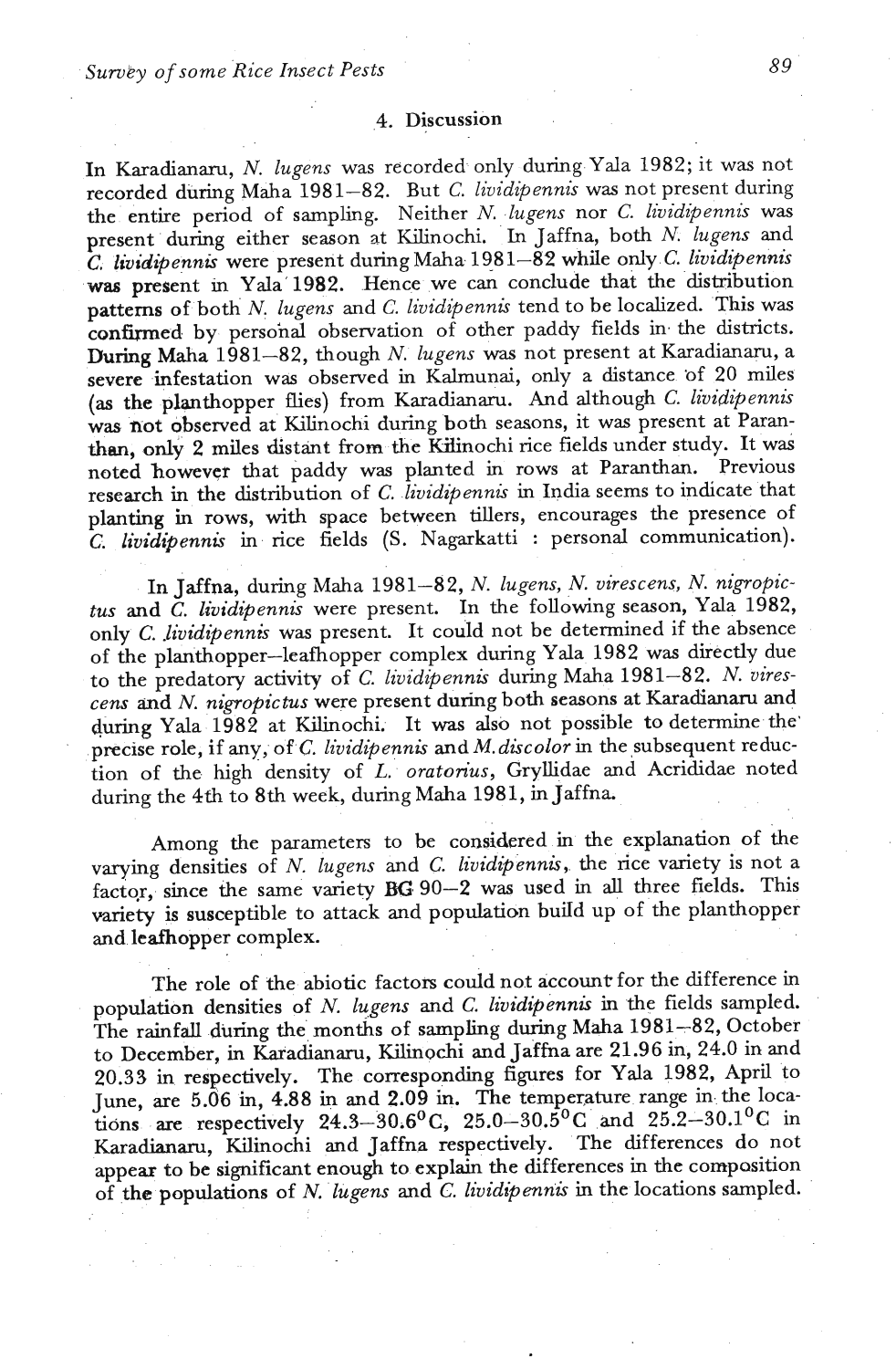Fernando<sup>2</sup> and Otake *et al.*<sup>9</sup> recorded *N. lugens* as the predominant planthopper species in Amparai district. Fernando<sup>2</sup> also recorded this as the predominant planthopper species in Batticaloa district. Otake *et aL9* also observed the leafhopper species of *N, virescens* and *N. nigropictus.* They also reported a *Cyrtorhinus* sp., 2 coccinellids, the assasin bug (Reduviid) and *Casnoidea interstialis*, a carabid. *S. furcifera*, noted in Kilinochi in the present study, was indicated **as** the predominant planthopper species in Kandy and surrounding districts by Santa *et al.*<sup>14</sup> These workers also reported that N. *lugens* was present only in small numbers and *C. lividipennis*  made up 25% of the insect population while N. *uirescens* and *N. nigropictus*  together accounted for 37% of the insect population.

The present survey was undertaken to consider the prospects of bioloeical control of *N. lugens* by *C. lividipennis*. In the light of the present findings, the following may be mentioned. Studies have already been carried out in Sri Lanka on the biology of *N lugens*<sup>11</sup> and of *C. lividipennis.*<sup>12</sup> Laboratory studies are also available on the predatory effectiveness of C. *lividipennis* on *N. lugens.*<sup>13</sup> Though field studies on the predatory effectiveness of *C. lividipennis* on *N. lugens* are not available from **Sri** Lanka, such studies are available from other countries. Hinckley<sup>3</sup> mentions that C. lividipennis was an important source of N. *lugens* mortality in Fiji. Stapley<sup>1'8</sup> credited *Cyrtrohinus* sp. with a cultural practical role in controlling *N. lugens* in Solomon Islands. These workers stress the importance of the role of grass as a reservoir for populations of *C. lividipennis.* stapley'' suggests that *Eleusine indica* and *Eleusine coracanna* may be -the favoured grass that maintain *Cyrtorhinus* sp. in Solomon Islands. Stapley<sup>18</sup> also claims that *Cyrtorhinus* sp. invades rice where there is an abundance of grass, especialIy *Digitaria* in the vicinity. Since these grass species - *E. indica, E. coracanna*  **and** *Digitaria adscendens* are widespread in both dry and wet lowlands of Sri Lanka according to Senaratne,  $15$  these grasses may be hidden reservoirs of *C. lividipennis* in lowland paddy fields. Planting of such grasses on the borders of paddy fields may augment the reservoir populations of *C.* lividi*pennis* and thus help in the biological control of N. *lugens.* Confirmation however could be obtained only by direct sampling of these grasses.

Though these grasses are not found in the hills, the transplanting of paddy in rows with space between tillers may explain the frequent occurence of *C. lividipennis* in paddy fields in Kandy as reported by Santa *et a1.l4* 

The present study shows that the absence of synchrony among the generation patterns of *N. lugens* and C. *lividipennis* could severely limit the effectiveness of this predator in suppresshg outbreaks of *N. lugens* populations. The presence of the predators recorded in this survey may compensate for such lack of synchrony. M. *discolor* and *H, octomaculata* were observed in all three locations during both seasons. *P. fuscipes* was present in Karadianaru during Yala 1982 and in Jaffna during Maha 1981-82 **and**  Yala 1982. Anthocorids were noted in Karadianaru and Kilinochi during Yala 1982.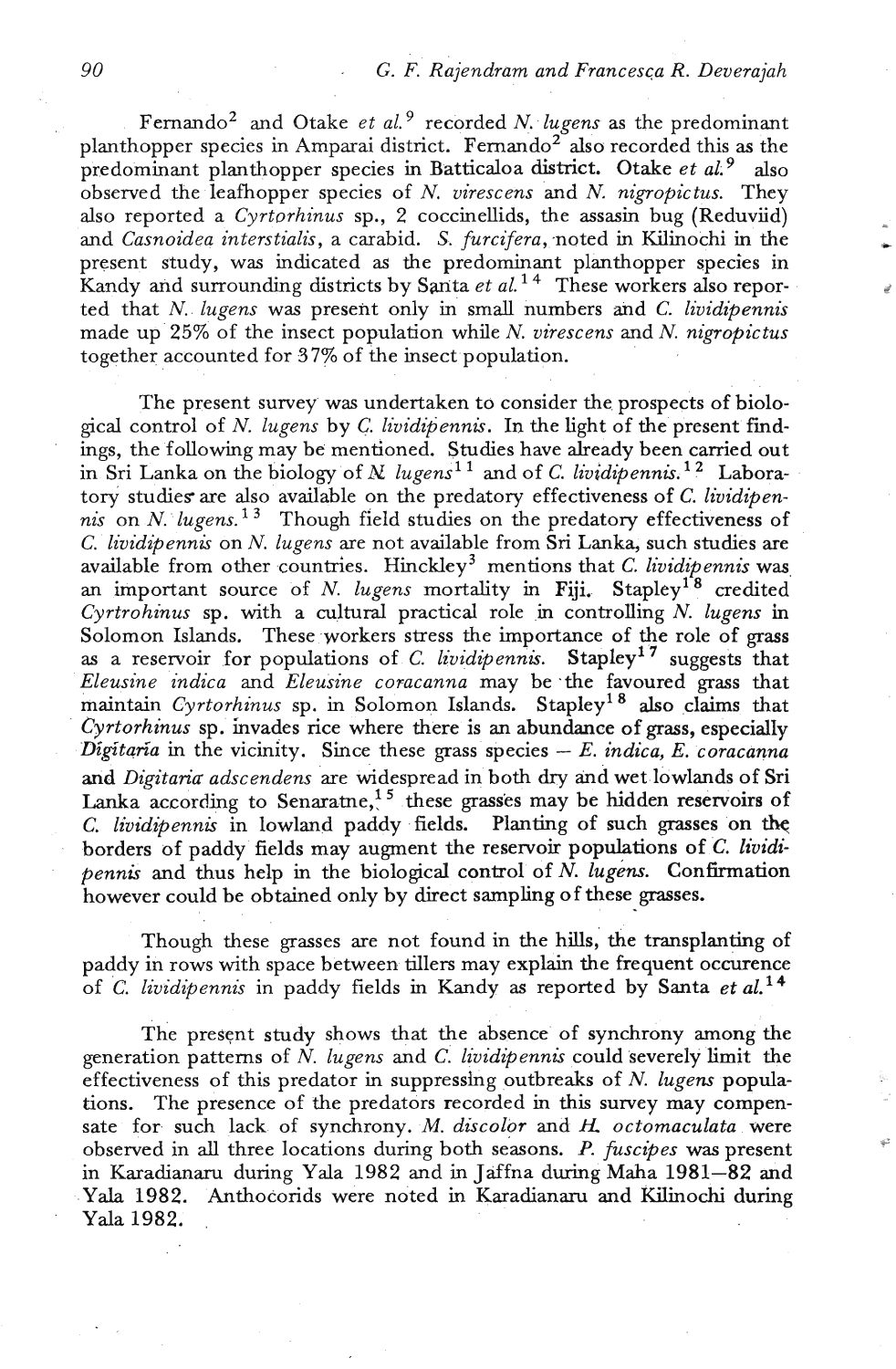# *Survey of some* **Rice** *Insect Pests* **91**

Hence the biological control of *N. lugens* by *C. lividipennis* in Sri Lanka appears to be feasible. Further studies are under way to determine the actual role of these grasses as reservoirs of *C. lividipennis* in Sri Lanka.

## Acknowledgement

Grateful thanks are due to the following : Professor **V.** K. Ganesalingam, Head, Department of Zoology, University of Jaffna, for facilities ; Dr. **E. A.**  Heinrichs, Entomologist, International Rice Research Institute, Los Banos, Philippines, for access to the Museum facilities to carry out identifications : Mr. K. Puvaneswaran, Geography Department, University of Jaffna, for weather data ; Miss. Derina Fernando for typing the Manuscript ; the Natural Resources, Energy and Science Authority of **Sri** Lanka for part financial assistance under grant no. RGB/80/53.

## References

- **1.** DYCK, V.A. & ORLIDO, G.C. (1977) Control of the brown planthopper *(Nilapawata lugens)*  by natural enemies and timely application of narrow spectrum insecticides. *The Rice Brown*  Planthopper, 58 - 70. Food and Fertiliser Technology Centre for the Asian and Pacific Region, Taiwan.
- 2. FERNANDO, H.E. (1975) The brown planthopper problem in Sri Lanka. *Rice Entomology Newsletter* **2** : **34 36.**
- 3. **HINCKLEY, A.D.** (1963) Ecology and control of rice planthoppers in Fiji. *Bull. Ent. Res.*  $54(3) : 467 - 481.$
- 4. International Rice Research Institute (1972) *Annual Report for 1971*. Los Banos, Philippines.
- . 5. International Rice Research Institute (1973) *Annual Report for* 1972. Los Banos, Philippines.
- 6. -International Rice Research Institute (1978) *Annual Report for.* 1977. Los Banos, Philippines.
- 7. KALODE, M.B. (1983) Leafhopper and planthopper pests of rice in India. *1st Intemationar Workshop on Leafhoppers and Planthoppers of Economic Importance, 225 - 245.* Commonwealth Institute of Entomology, London.
- 8. LING, K.C. (1967) Transmission of viruses in south-east Asia. The Virus Diseases of the *Rice Plant,* <sup>139</sup>- 153. John Hopkins, Baltimore, U.S.A.
- 9. OTAKE, A., SOMASUNDARAM, P.H. & ABEYKOON, M.B. (1976) Studies on populations of *Sogatella furcifera* Horvath and,Mapmata *lugens* **Std** (Hemiptera : Delphaeidae) and their parasites in Sri Lanka. *Appl. Entomol. 2001.* 11(4) : 284 - 294.
- **10.** RAJENDRAM, G.F. (1982) The brown planthopper problem. Presidential Address, Section D. *Proc.* **Sri** *Lanka Assoc Advmt. Sd.* 38(1), 49 *-54.*
- 11. RAJENDRAM, G.F. & DANIEL, D.J.E. (1986) Observations on the biology of *Nilaparvqta lugens* (Homoptera : Delphacidse). *Vingnanam* - *J.* **Sci.** 1 : 8 - 13.
- 12. RAJENDRAM, G.F. & DEVARAJAH, F.R. (1986) Observations on the biology of *Cyrtorbinus lividipennis* (Hemiptera : Miridae). *Vingnanam* J. *Sci.* **1** : 14 18.